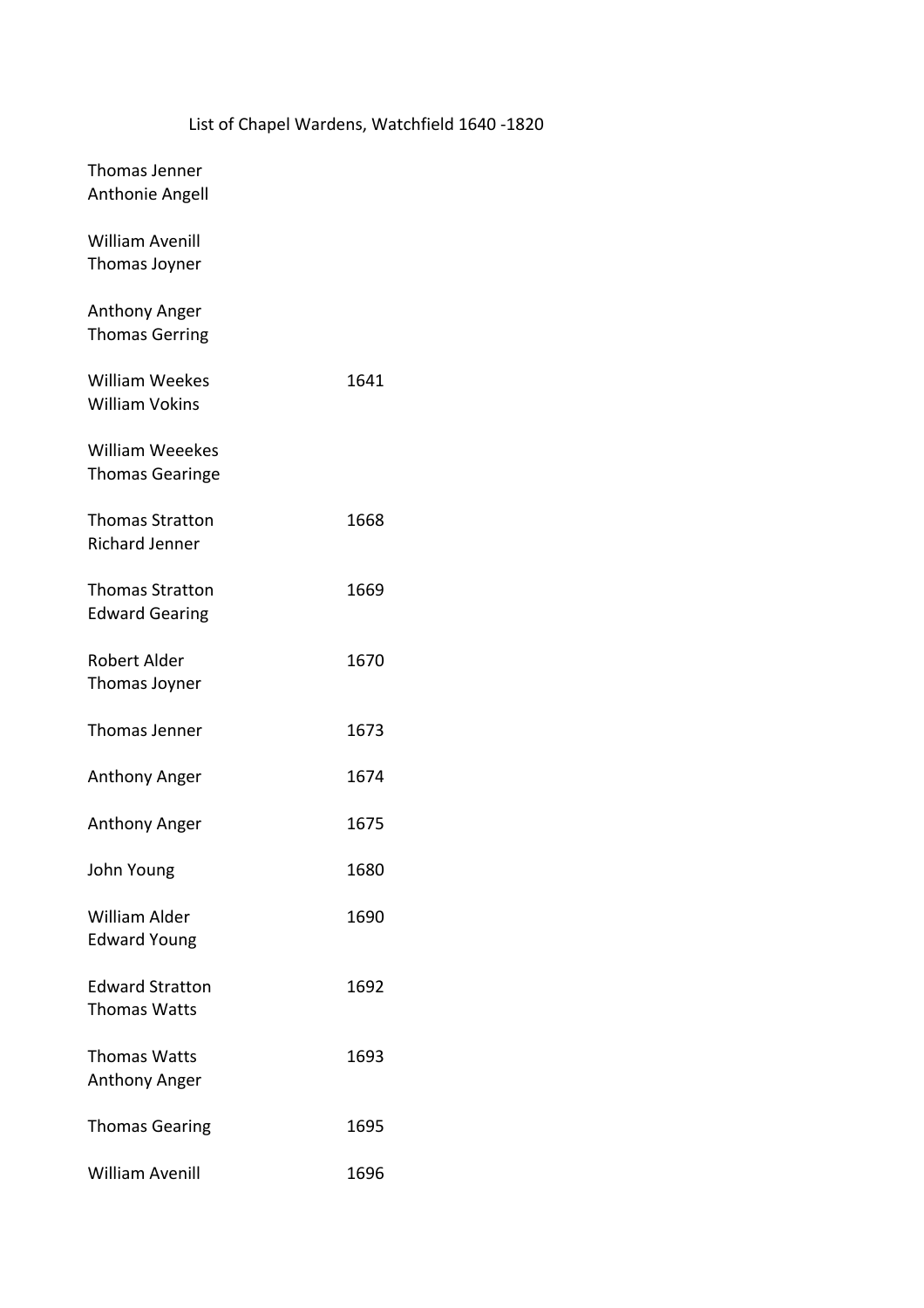| <b>William Avenill</b>                    | 1697 |
|-------------------------------------------|------|
| Robert Alder                              |      |
| <b>Robert Alder</b><br><b>Isaac Young</b> | 1698 |
|                                           |      |
| <b>Isaac Young</b>                        | 1699 |
| <b>Anthony Anger</b>                      |      |
| <b>Henry Gearing</b>                      | 1700 |
| <b>William Young</b>                      |      |
| <b>Henry Gearing</b>                      | 1701 |
| Anthony Anger                             |      |
| Anthony Anger                             | 1702 |
| <b>Robert Green</b>                       | 1703 |
| <b>Thomas Ffairthorne</b>                 |      |
|                                           |      |
| George ? Ffairthorne                      | 1704 |
| John Young                                | 1706 |
| Immanuel ? Young                          |      |
| <b>Edward Young</b>                       | 1707 |
| <b>Richard Belcher</b>                    |      |
| <b>Thomas Smith</b>                       | 1709 |
| Philip Weekes Young                       |      |
|                                           | 1710 |
| Philip Weekes Young                       |      |
| <b>Thomas Watts</b>                       | 1712 |
| <b>Francis Franklin</b>                   | 1713 |
| <b>Francis Franklin</b>                   | 1714 |
| <b>Thomas Stratton</b>                    |      |
| <b>Thomas Smith</b>                       | 1715 |
|                                           |      |
| <b>Thomas Smith</b>                       | 1716 |
| <b>Edward Young</b>                       |      |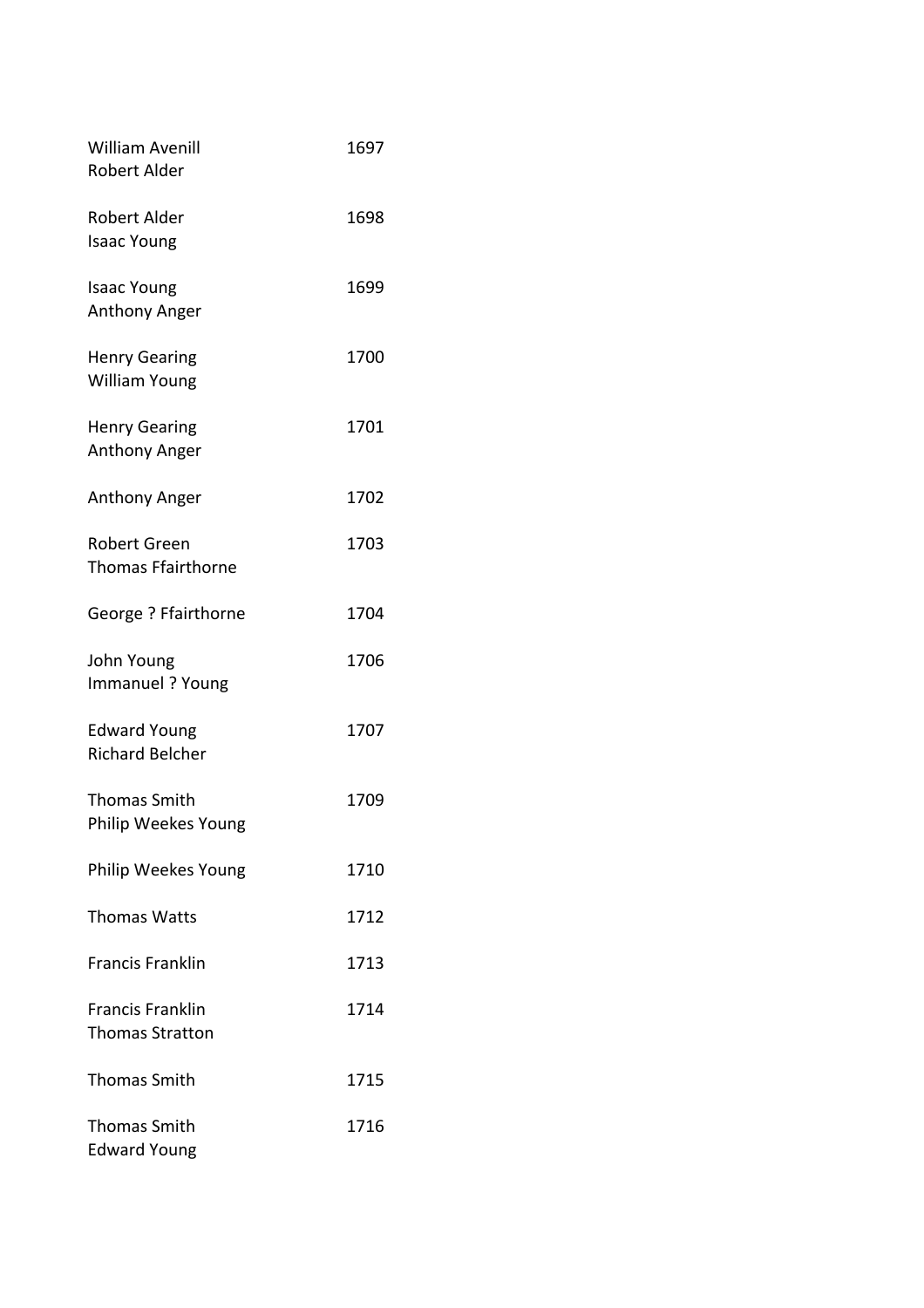| 1718 |
|------|
|      |
| 1719 |
| 1721 |
|      |
| 1722 |
| 1724 |
| 1725 |
| 1727 |
|      |
| 1730 |
|      |
| 1731 |
|      |
|      |
| 1733 |
| 1734 |
|      |
| 1739 |
| 1740 |
| 1743 |
| 1745 |
| 1748 |
|      |
| 1749 |
|      |
| 1752 |
|      |
| 1754 |
|      |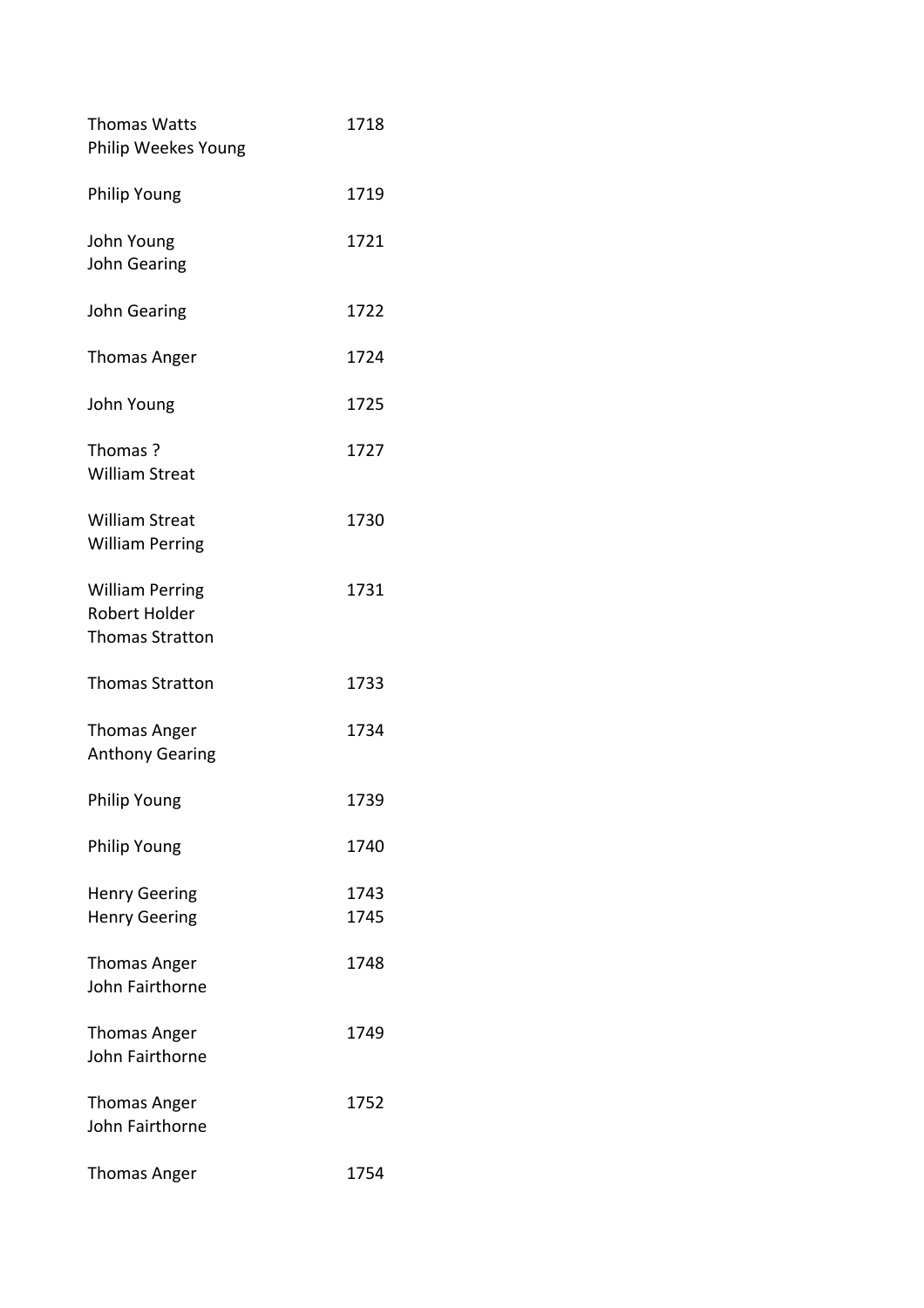William Perrin

| <b>Thomas Simmons</b>                           | 1757 |
|-------------------------------------------------|------|
| <b>Thomas Simmons</b>                           | 1758 |
| <b>Thomas Simmons</b>                           | 1760 |
| John Angel Young                                | 1761 |
| <b>Tharp Stevens</b>                            | 1762 |
| <b>William Perring</b>                          | 1764 |
| <b>Tharp Stevens</b><br><b>John Carter</b>      | 1765 |
| <b>Thomas Perrin</b><br><b>Edward Fairthorn</b> | 1766 |
| <b>Edward Fairthorn</b><br>John Aingel          | 1768 |
| <b>Thomas Simmons</b>                           | 1769 |
| <b>Philip Young</b><br><b>Edward Fairthorn</b>  | 1770 |
| <b>Tharp Stevens</b>                            | 1771 |
| <b>Thomas Sperring</b>                          | 1772 |
| <b>Thomas Simonds</b>                           | 1779 |
| John Young<br><b>Thomas Symonds</b>             | 1780 |
| John Young<br><b>Thomas Symonds</b>             | 1781 |
| John Young<br><b>Thomas Symonds</b>             | 1782 |
| <b>Thomas Pearren</b><br><b>Thomas Symonds</b>  | 1784 |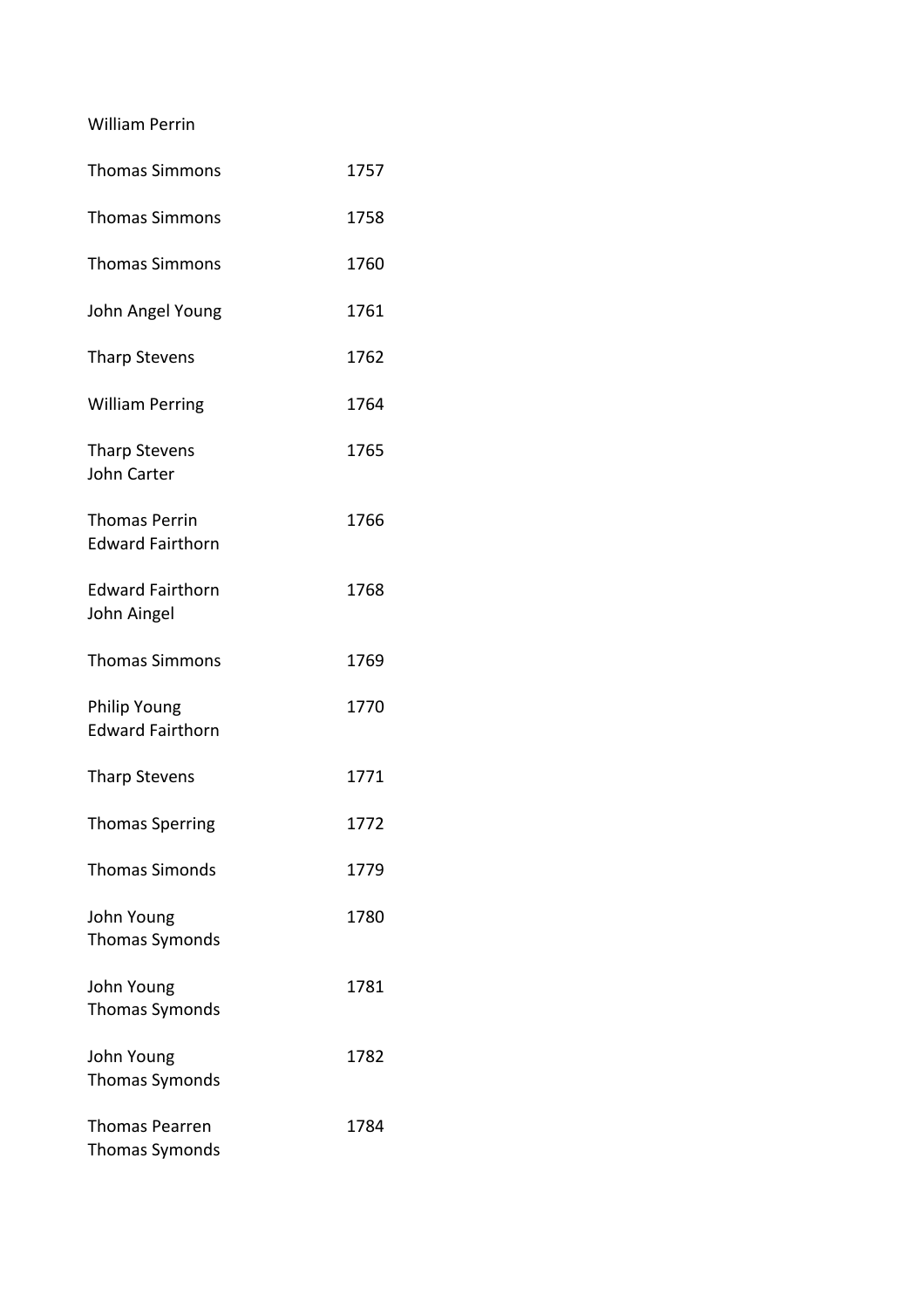| John Carter<br><b>Thomas Perrin</b>        | 1785 |
|--------------------------------------------|------|
| <b>Barkley Wilson</b><br>Chapel demolished | 1788 |
| <b>Barkley Wilson</b>                      | 1790 |
| John Angel                                 | 1791 |
| <b>Thomas Perrin</b>                       | 1792 |
| <b>Thomas Perrin</b>                       | 1793 |
| <b>Thomas Perrin</b>                       | 1794 |
| John Carter                                | 1799 |
| <b>John Carter</b>                         | 1800 |
| <b>John Carter</b>                         | 1801 |
| <b>Henry Gearing</b>                       | 1802 |
| <b>Henry Gearing</b>                       | 1803 |
| <b>Henry Gearing</b>                       | 1804 |
| <b>Henry Gearing</b>                       | 1805 |
| John Crew                                  | 1806 |
| John Crew                                  | 1807 |
| <b>Thomas Norris</b>                       | 1809 |
| <b>Thomas Norris</b>                       | 1810 |
| <b>Thomas Norris</b>                       | 1812 |
| <b>Barkley Wilson</b>                      | 1813 |
| <b>Barkley Wilson</b>                      | 1814 |
| <b>Barkley Wilson</b>                      | 1815 |